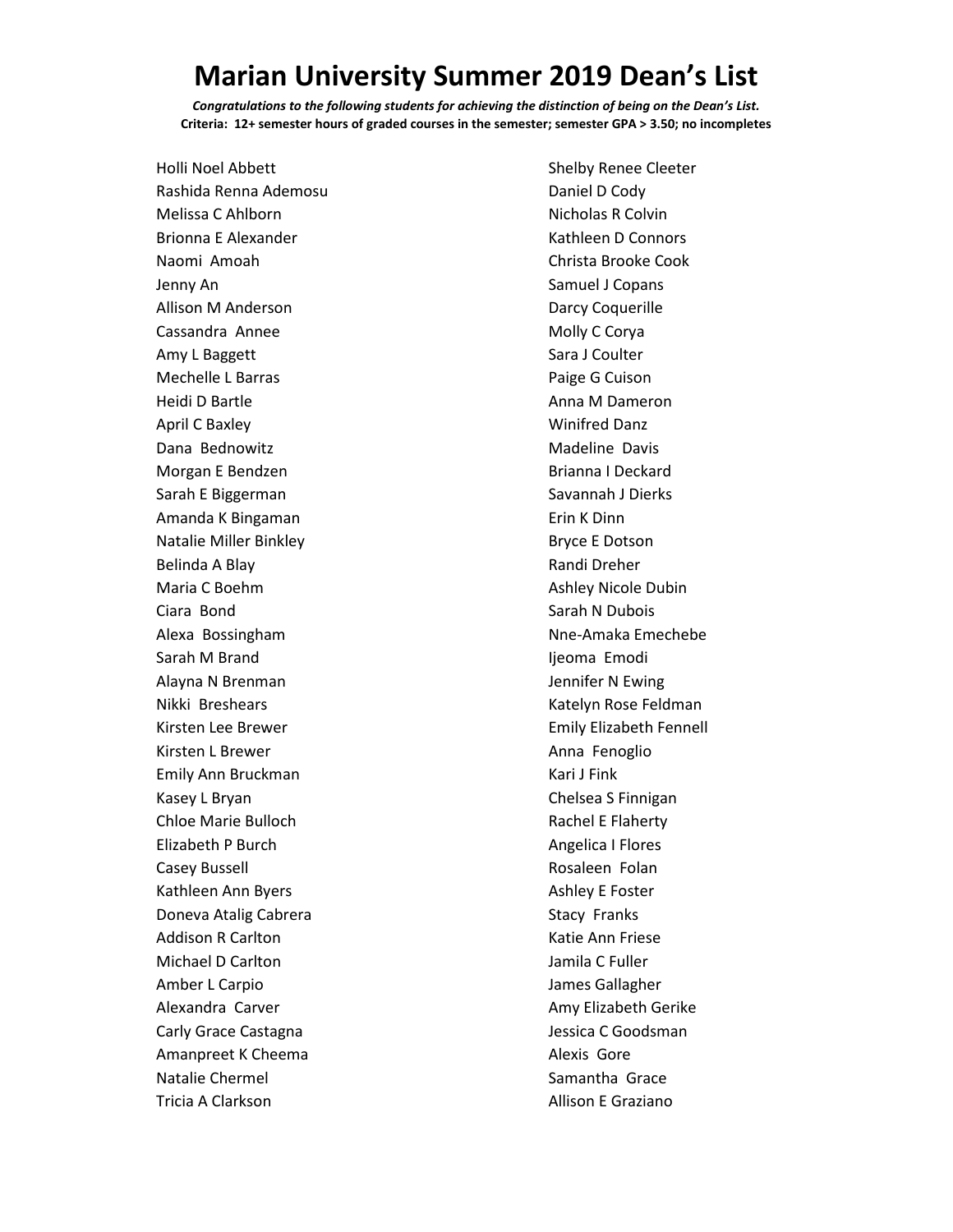Allison R Guidry Kelsey J Gurtner Hallie Hacker Emma K Hahs Amanda B Hailey Kimberly A Hamilton Shea M Hanley Meredith Colleen Harrison Sheila E Hasty Carl Hayes Sarah Hehner Grant A Henry Leslie Ann Hensley Amelia A Herink Rachel M Hinlo Morgan R Holland Sarah-Elizabeth Horn Serena N Howard Lauren E Hunter James Huntsman Kara M Huster Meghan E Ignace Ritu Jayant Loren A Johns Adrianne L Jones Mark Kamp Marie Joan Katleen Elizabeth D Kauffeld Erica F Kearbey Jason M Keasey Megan A Keigwin Melissa Keithley Mary F Keller Laura A Kem Harry Hugh Kennerk Regan N Kirsch Holly Kline Sarah Olivia Klopfenstein Kora R Langenfeld Annie S Lee Hannah T Lee Elizabeth G Leonard Stephanie M LiVecchi

Brooke D Long Sarah E Longshore Melissa N Lopes Taylor R Lord Emily Williams Lugar Deanna L Lusk Carrie J Maugeri Ana Maxson Ronnie McDougal Grecia Michel Robbin D Miller Jessica Moen Caroline R Monroe Juston E Montanez Megan Moody Michael A Morris Tyler Morton Nathan M Muller Mo Thi Nguyen Stacee M Nichols Brianna L Nugent Dustin L Oliver Ufuoma P Otebele Kathryn Ouweleen Parth J Parekh Robert F Parker Rinesh Patel Megan M Pereira Brittany M Phipps Jennifer Pippen Brittany Plaisted Miranda L Plourde Vienna-Marie Prato Kendra E Purvis Taylor R Rednour Christina Reil Kayla Tanice Reynolds Briana B Robinson Kellen A Rodas-Morgan Jennifer L Roell Angela J Rogers Jocelin L Romero Stephanie A Ross